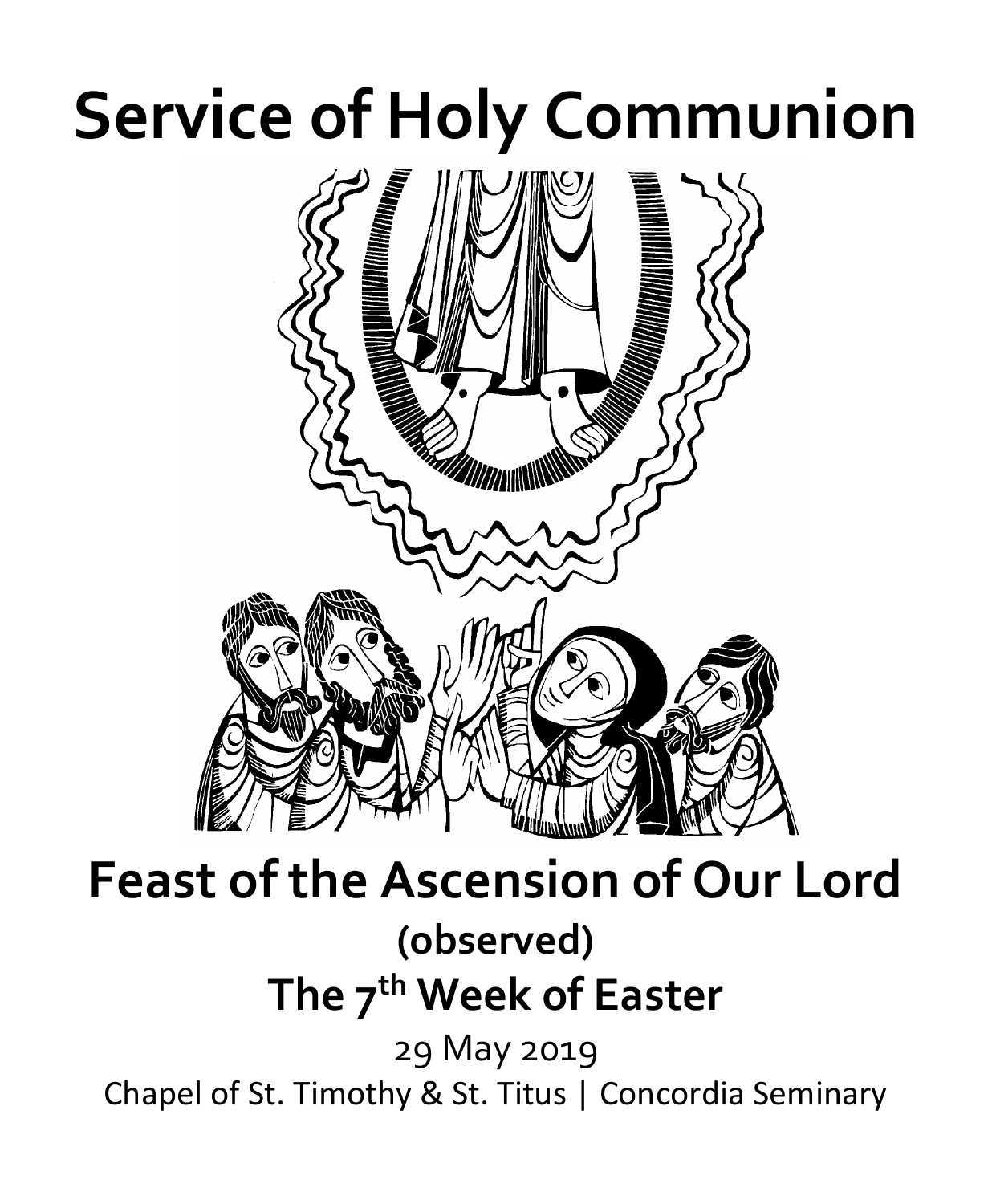# **LUTHERAN SERVICE BOOK Divine Service Setting 3, pp. 184-202**

| Prelude                                                                                                    |                                                                                     |                   |
|------------------------------------------------------------------------------------------------------------|-------------------------------------------------------------------------------------|-------------------|
| <b>Hymn of Praise</b>                                                                                      | -stand if able-                                                                     | <b>LSB 494</b>    |
| Salutation and Prayer of the Day<br>L: The Lord be with you.<br>C: And also with thy spirit.               |                                                                                     | p. 189            |
| <b>First Reading</b>                                                                                       | $-sit-$<br>$-$ Please stand and follow the procession, turning as it passes you $-$ | Acts 1:1-11       |
| <b>Gospel Acclamation</b>                                                                                  |                                                                                     | LSB 493, sts. 1-2 |
| <b>Gospel Reading</b>                                                                                      |                                                                                     | Luke 24:44-53     |
| <b>Gospel Acclamation</b>                                                                                  | $-sit-$                                                                             | LSB 493, sts. 3-4 |
| <b>Homily</b>                                                                                              |                                                                                     | Luke 24           |
| Hymn of the Day                                                                                            |                                                                                     | <b>LSB 491</b>    |
| <b>Prayers of the Church</b>                                                                               | -stand if able-                                                                     | p. 193            |
| <b>Offertory Hymn</b>                                                                                      |                                                                                     | LSB 493, sts. 5-6 |
| <b>Service of the Sacrament</b>                                                                            | $-sit-$                                                                             | pp. 194-9         |
| <b>Communion Music</b>                                                                                     |                                                                                     | <b>LSB 495</b>    |
| <b>Dismissal</b>                                                                                           | -stand if able-                                                                     |                   |
| <b>Thanksgiving</b>                                                                                        |                                                                                     | p. 200            |
| <b>Post-Communion Collect</b>                                                                              |                                                                                     | p. 201            |
| <b>Salutation, Benedicamus and Benediction</b><br>L: The Lord be with you.<br>C: And also with thy spirit. |                                                                                     | pp. 201-2         |
| <b>Postlude</b>                                                                                            |                                                                                     |                   |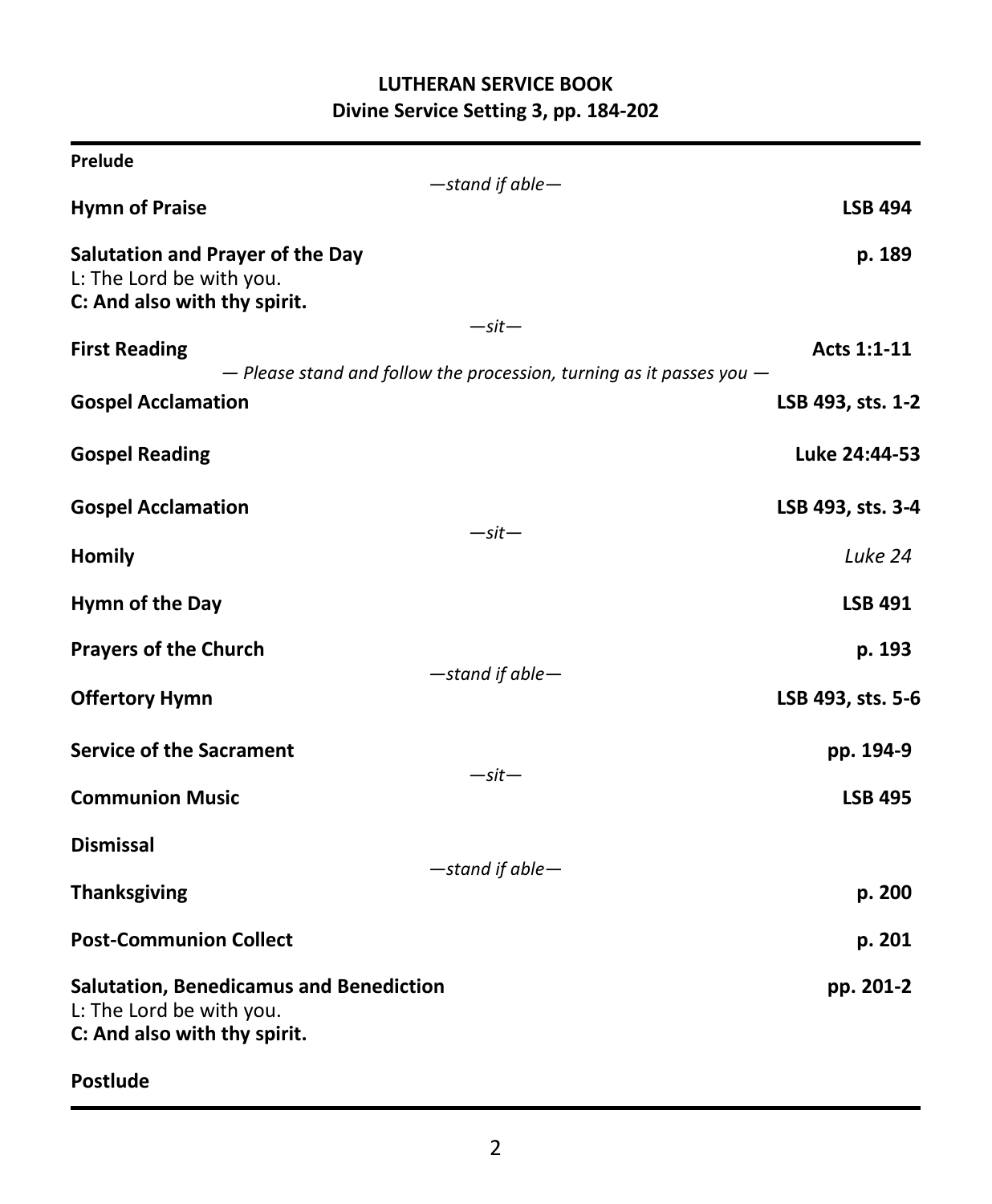## **The Servants of the Word**

**Presider:** Dean Kent Burreson **Preacher:** Professor Joel Biermann **Organist:** Director of Musical Arts James Marriott

#### **In Preparation for Communion**

*To Our Guests:*

 *The Lord's Supper is celebrated on our campus in the confession and glad confidence that our Lord, as He says, gives not only bread and wine, but His very body and blood to eat and drink for the forgiveness of sin. In joyful obedience to the clear teaching of our Lord Jesus those are invited to His table who trust His words, repent of all sin, and set aside any refusal to forgive and love as He forgives and loves us. They show forth His death until He comes. Because Holy Communion is a confession of the faith which is confessed at this altar, any who are not yet instructed, in doubt, or who hold a confession differing from that of The Lutheran Church—Missouri Synod and so are unable to receive the Sacrament are invited to meditate on God's Word in the distribution hymns and pray for the day when divisions will have ceased. -Kent J. Burreson, Dean of the Chapel*

## **Notes Regarding Communion**

- The campus Lord's Supper is sponsored and hosted by the Lutheran Church of St. Andrew and Pastor Mark Hricko of Silver Spring, Maryland.
- When receiving the cup to partake of Christ Jesus' blood, please place your hand on the cup in some way to assist the server in guiding it to your mouth. Depending upon how those distributing the cup are holding it, you can either take hold of the cup at the base on the bottom OR on the stem of the chalice OR at the bowl itself on the upper part. By doing so you will assist the server and help to prevent any unwelcome spillage.
- If illness leads you not to drink wine directly from the chalice, you may intinct the bread by dipping it into the chalice.
- If you have a gluten allergy or any other special need, please contact Dean of the Chapel Kent Burreson.

# **Private Confession and Absolution**

Contact Chaplain Sieveking to arrange for confession and absolution.

# **Prayer Requests**

- Partner Church Bodies
- Districts and District Presidents
- Synodical Leaders
- **Missionaries**
- The Poor and Those Suffering from Natural and Man-Made Disasters: Alaska, California, Hawaii, Alabama, Iowa, Nebraska, Puerto Rico, Venezuela, Indonesia, El Salvador, Sri Lanka, Bangladesh, New Zealand, Mozambique
- Those battling mental illness, especially Bulimia Nervosa
- The Lutheran Women's Missionary League (LWML), for their mission and in thanksgiving for meeting their 2017-2019 mission goal
- Those who are ill/undergoing surgery: Rev. Erich Kaelberer suffering from ALS;